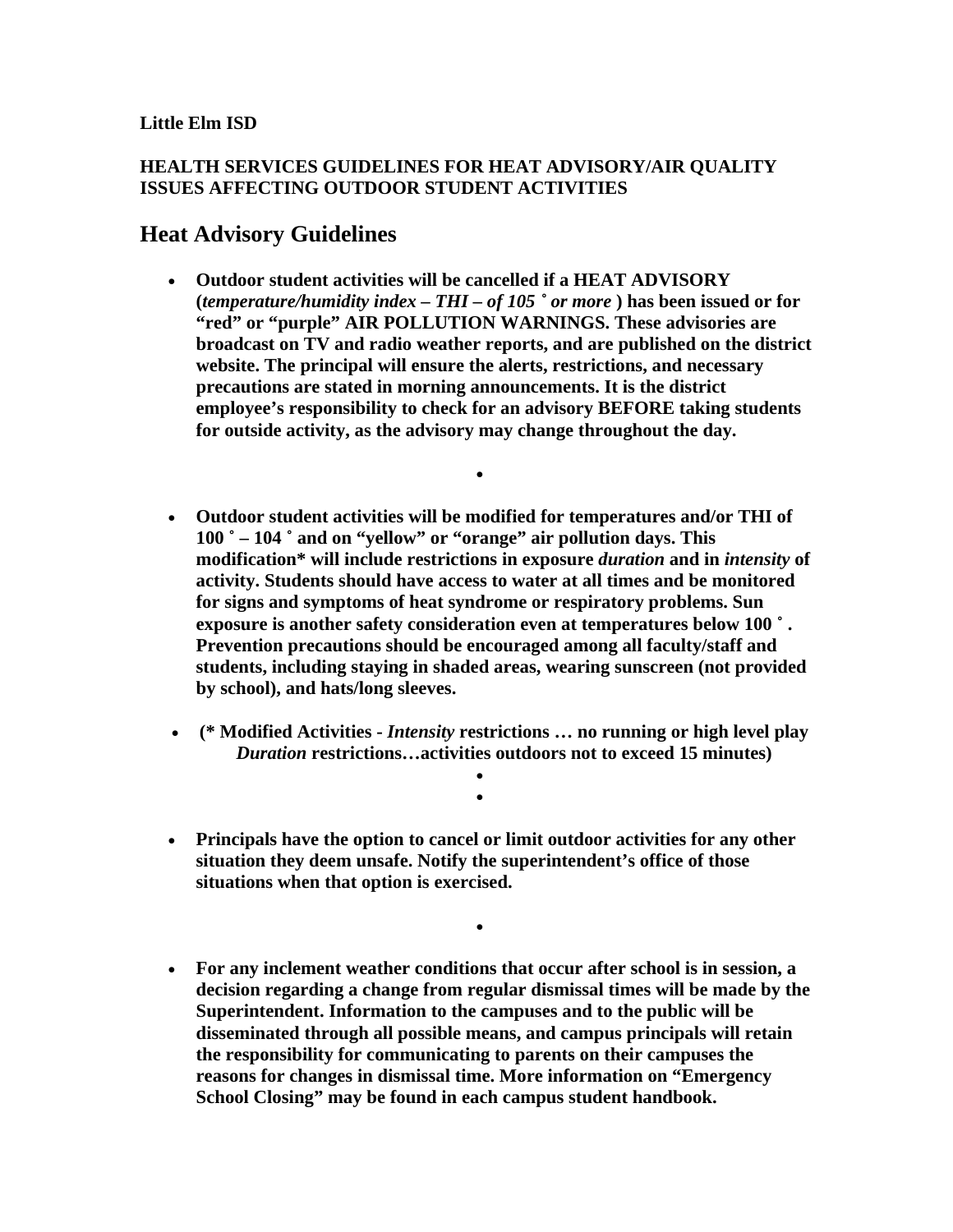**\*Certain students, faculty, and staff, because of already existing conditions (risk factors) may need even more precautions taken. Consult with the school clinic staff regarding individual concerns, and arrange for indoor recreation/activity sites for students who may not go outside (library, gym, etc.)** 

•

**\*\*Secondary students who are being purposefully acclimatized to outside conditions for co-curricular activities/athletics will use separate guidelines from trainers, coaches and sponsors.** 

*All students will be carefully monitored and student safety will be the highest priority for all decisions.* 

**Activity Guidelines** 

## **For Air Pollution**

**\* Warnings** 

**Remember that \* warnings are issued when the actual risk is present (usually in late afternoon); watches are issued the day before, indicating the potential exists. \*\*Please note "exceptions for athletics."** 

**GREEN . . . . . . .No restrictions** 

**YELLOW . . . . . . . .Modify Activities for High-Risk** 

**Students** 

**Students who have risk factors for heat-related or pollution-related illnesses such as asthma will be restricted in duration and intensity of outside activity. Students exhibiting symptoms of respiratory or heat-related illness will remain inside. Principal will make arrangements for indoor activity/recreation sites for students who will not be going outside (library, gym, cafeteria).**